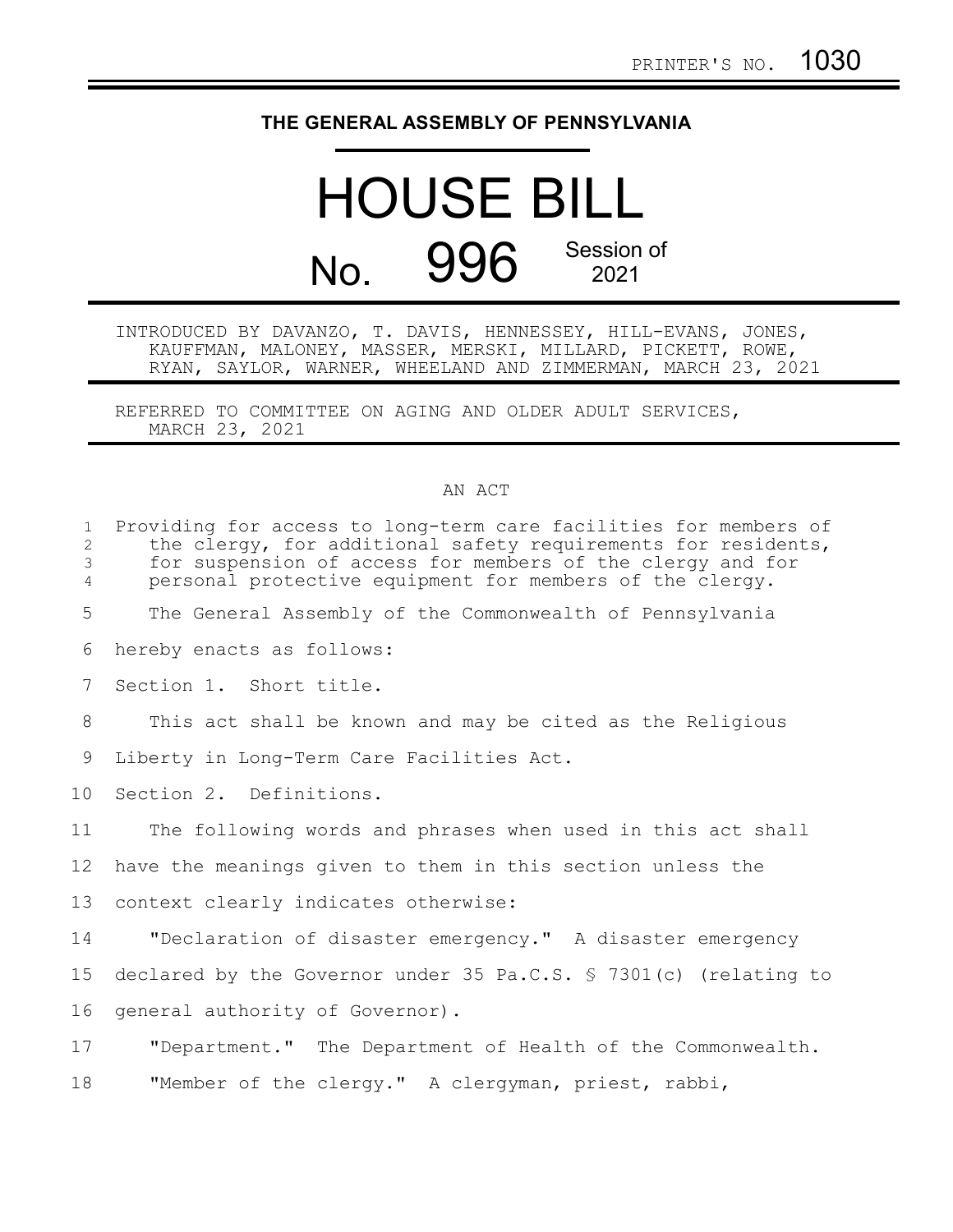minister, Christian Science practitioner, religious healer or spiritual leader of any regularly established church or other religious organization. 1 2 3

"Long-term care facility." A facility licensed by the department or the Department of Human Services, including, but not limited to, a long-term care nursing facility, a skilled nursing facility, an assisted living facility, a personal care home, an older adult daily living center, an independent longterm care facility or an intermediate care facility for individuals with intellectual disabilities. 4 5 6 7 8 9 10

"Resident." An adult with established residency in a longterm care facility. 11 12

Section 3. Access to long-term care facilities for members of the clergy. 13 14

The department, in consultation with the Department of Human Services, shall establish protocols to allow a resident or an individual with decision-making authority for the resident to request visitation by a member of the clergy during a declaration of disaster emergency. A member of the clergy shall meet the necessary qualifications to enter the long-term care facility to provide in-person physical or emotional support to a resident of a long-term care facility on a voluntary basis and in accordance with the protocols established under this section. The protocols shall include all of the following: 15 16 17 18 19 20 21 22 23 24

(1) Safety measures for members of the clergy, including, but not limited to, restrictions on travel, enhanced testing for communicable diseases and the necessary safety equipment required to protect the health and safety of the residents and staff of the long-term care facility. 25 26 27 28 29

(2) A duration, not to exceed 30 days, when a long-term 30

20210HB0996PN1030 - 2 -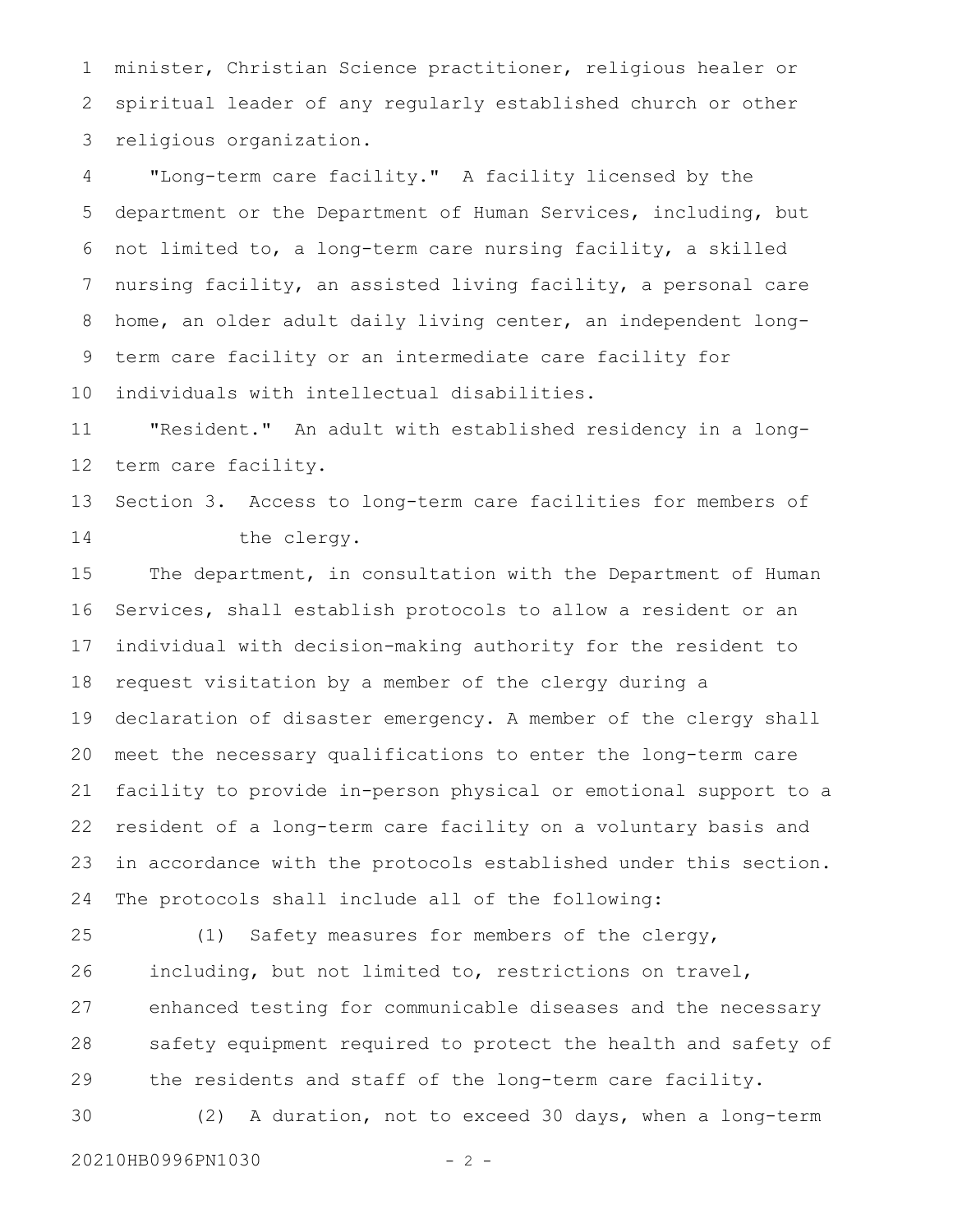care facility may enter a lock-down phase for the purpose of establishing safety measures for residents and members of the clergy. 1 2 3

Section 4. Additional safety requirements for residents. 4

A long-term care facility may establish additional safety requirements to protect the residents if the requirements meet all of the following criteria: 5 6 7

(1) The requirements are directly linked to a declaration of disaster emergency. 8 9

(2) The requirements are not so burdensome and onerous as to substantially prevent a member of the clergy from being able to visit a resident in person. 10 11 12

Section 5. Suspension of access for members of the clergy. 13

A long-term care facility may suspend access to a member of the clergy who violates the protocols established under section 3, and the long-term care facility shall allow the resident, or an individual with decision-making authority for the resident, to immediately request another member of the clergy. 14 15 16 17 18

Section 6. Personal protective equipment for members of the clergy. 19 20

A long-term care facility may require a member of the clergy to provide personal protective equipment for himself or herself or assume the cost of the personal protective equipment provided by the facility to allow the member of the clergy to access the long-term care facility. 21 22 23 24 25

Section 7. Applicability. 26

This act shall apply for the period commencing 15 days after a declaration of disaster emergency and 60 days after the termination or expiration of the declaration of disaster emergency by executive order, proclamation or operation of law. 27 28 29 30

20210HB0996PN1030 - 3 -